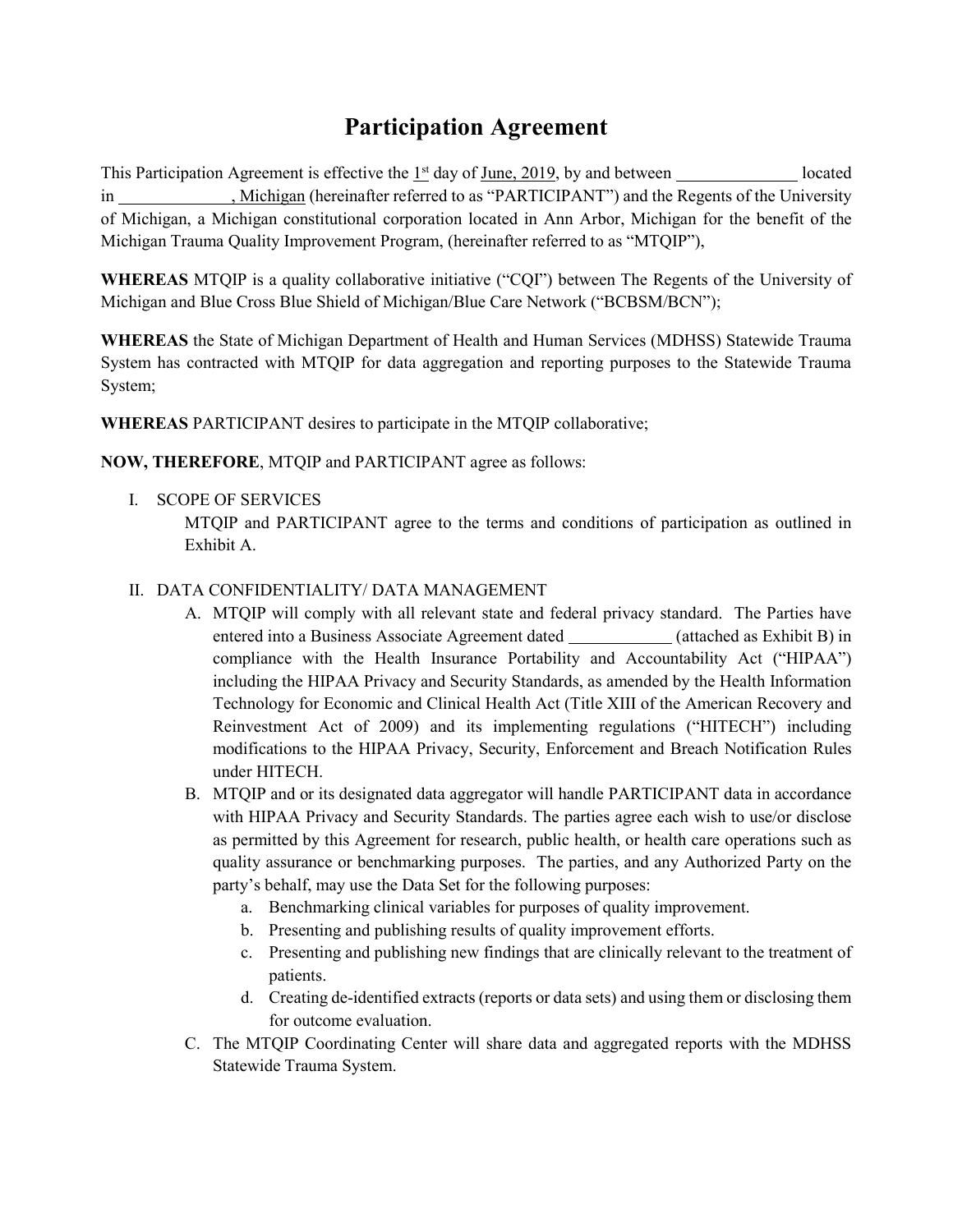- D. Limited Data Sets generated by the MTQIP Coordinating Center may be shared with PARTICIPANTS in accordance with Data Use Agreement (attached as Exhibit C).
- E. Full or Limited Data Sets generated by MTQIP Coordinating Center may be shared with other Blue Cross Blue Shield of Michigan/Blue Care Network Collaborative Quality Initiatives (CQI's) for PARTICIPANTS in accordance with Amendments to the Participant Agreement (attached as Amendments).

## III. TERM AND TERMINATION

- A. This Participation Agreement shall commence on the Effective date and shall automatically renew each year.
- B. Either party may terminate this Agreement upon thirty (30) days prior written notice or upon breach by the other party of any material provision of this Agreement, inclusive of its Exhibits; provided the breach continues for thirty (30) calendar days ("Cure Period") after the receipt by the breaching party of written notice of the breach from the non-breaching party. Cure of the breach within the Cure Period shall continue the Agreement inclusive of its Exhibits in full force and effect.

## IV. MISCELLANEOUS

- A. Independent Contractor. MTQIP shall at all times be acting as an independent contractor.
- B. Assignment. PARTICIPANT may not subcontract, assign or transfer this Agreement or interest or claim under this Agreement without prior written approval from MTQIP.
- C. No Third Party Rights. Nothing in this Agreement shall be construed as creating or giving rise to any rights in third parties or persons other than the named parties to this PARTICIPATION AGREEMENT.
- D. Notices. Any notice or other communications by either party to the other shall be in writing and shall be given, and be effective when received but in no event later than three (3) days after mailing as addressed to the following:

To:

To: MTQIP Mark R. Hemmila, MD University of Michigan NCRC Building 16, Room 139E 2800 Plymouth Road Ann Arbor, MI 48109-2800 [mhemmila@med.umich.edu](mailto:mhemmila@med.umich.edu)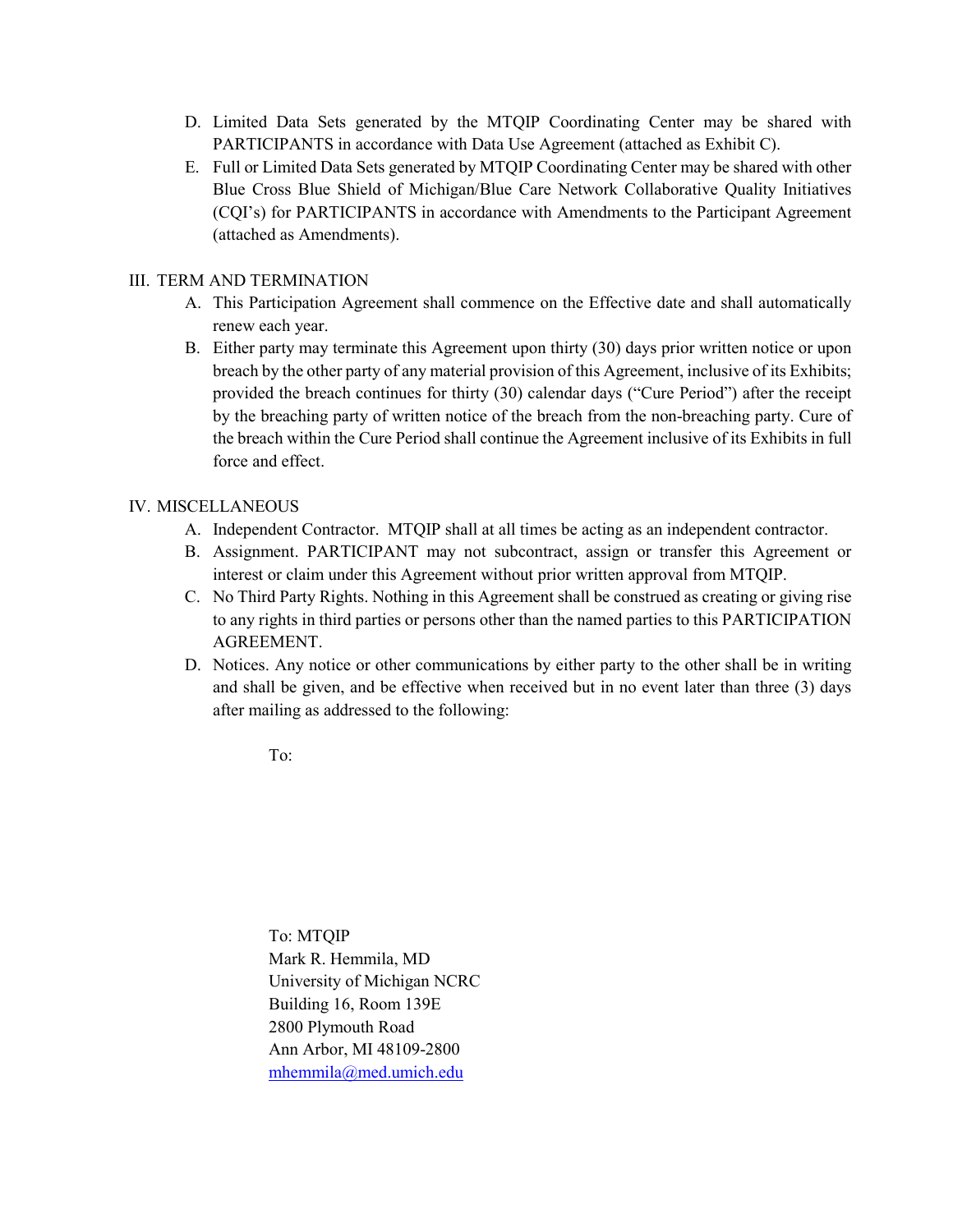## V. EXECUTION

In witness whereof, the parties have executed in duplicate this Participation Agreement, intending to be bound hereby as of the Effective Date.

| <b>Regents of the University of Michigan:</b>                      | <b>PARTICIPANT:</b>                                                                                                                                                                                                                                                                                                                                                                                                    |
|--------------------------------------------------------------------|------------------------------------------------------------------------------------------------------------------------------------------------------------------------------------------------------------------------------------------------------------------------------------------------------------------------------------------------------------------------------------------------------------------------|
| By: $\overline{\phantom{a}}$                                       | By: $\qquad \qquad$                                                                                                                                                                                                                                                                                                                                                                                                    |
| Name: Jeanne Strickland<br><u> 1989 - Johann Barbara, martxa a</u> | Name: $\frac{1}{\sqrt{1-\frac{1}{2}}}\left\{ \frac{1}{2}, \frac{1}{2}, \frac{1}{2}, \frac{1}{2}, \frac{1}{2}, \frac{1}{2}, \frac{1}{2}, \frac{1}{2}, \frac{1}{2}, \frac{1}{2}, \frac{1}{2}, \frac{1}{2}, \frac{1}{2}, \frac{1}{2}, \frac{1}{2}, \frac{1}{2}, \frac{1}{2}, \frac{1}{2}, \frac{1}{2}, \frac{1}{2}, \frac{1}{2}, \frac{1}{2}, \frac{1}{2}, \frac{1}{2}, \frac{1}{2}, \frac{1}{2}, \frac{1}{2}, \frac{1}{$ |
| Title: Chief Compliance Officer, Michigan Medicine                 |                                                                                                                                                                                                                                                                                                                                                                                                                        |
|                                                                    | Date has been as a series of the series of the series of the series of the series of the series of the series of the series of the series of the series of the series of the series of the series of the series of the series                                                                                                                                                                                          |
|                                                                    |                                                                                                                                                                                                                                                                                                                                                                                                                        |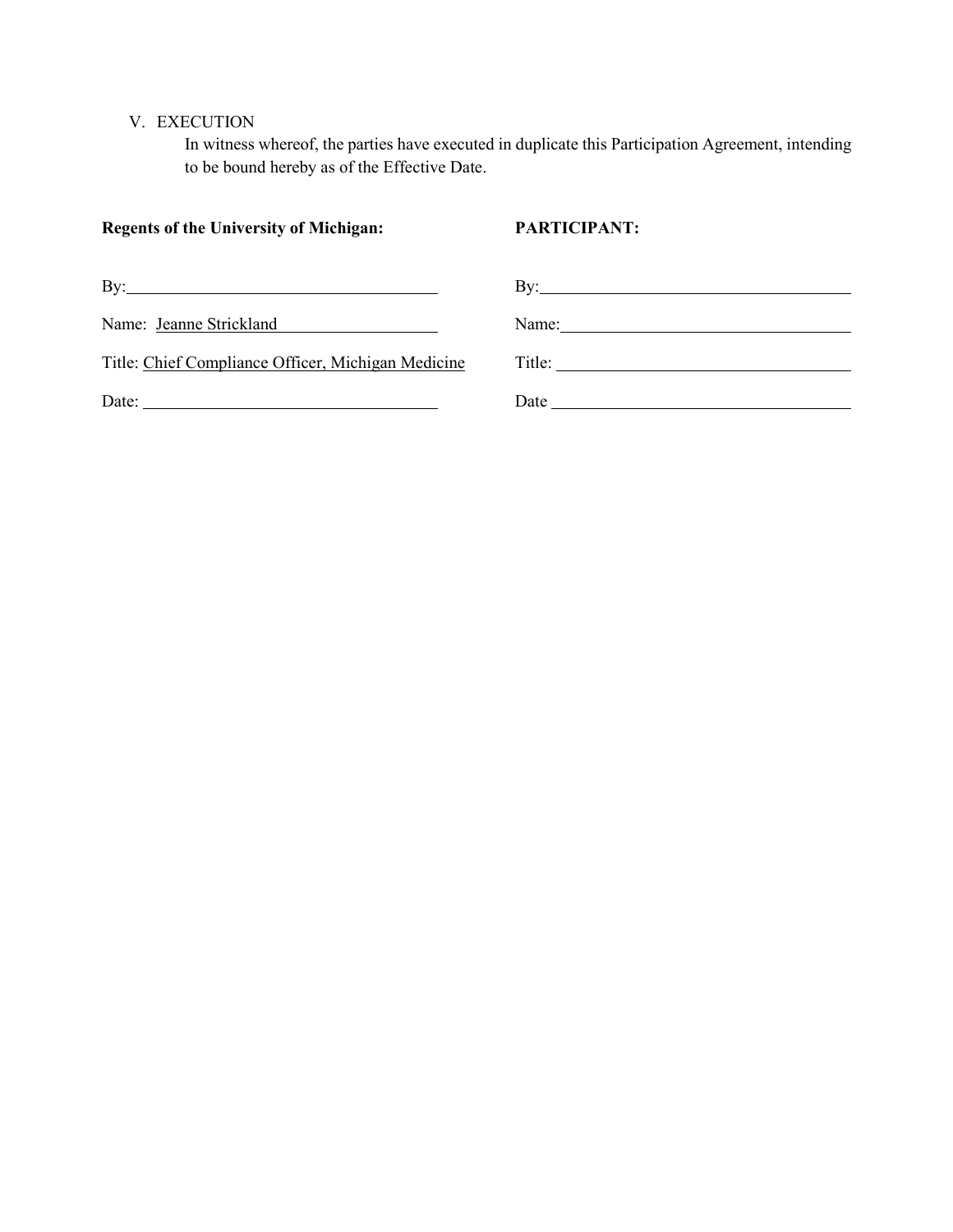# **Exhibit A**

# **ELIGIBILITY AND EXPECTATIONS**

# **Participating Hospital Eligibility Requirements**

## **In order to be considered for participation in MTQIP a hospital must:**

- I. Operate an adult trauma program.
- II. Possess American College of Surgeons (ACS) Level 1 or 2 adult trauma center verification.
- III. Use one of the following trauma registry software: Digital Innovations, Inc. V5 or Clinical Data Management TraumaBase. Later MTQIP data submission portal compliant versions will also be accepted as they become available.
- IV. Enroll in BCBSM's Participating Hospital Agreement (PHA).

# **Participating Hospital Expectations**

## **To be deemed an "active PARTICIPANT" in the MTQIP collaborative and receive the associated BCBSM financial support. A PARTICIPANT must:**

- I. Develop and maintain an organizational commitment of active participation in the MTQIP collaborative with regard to facility administration and MTQIP collaborative staffing levels.
- II. Commit to tri-annual complete and timely submission of all trauma registry data. "Timely" defined as within two weeks of request. "Complete" defined as all case-applicable fields populated for the requested time interval.
- III. To ensure consistent data analysis across all MTQIP hospitals and MDHSS Statewide Trauma System reporting the PARTICIPANT will transmit all records entered into the PARTICIPANT's trauma registry. Hospitals will not apply any filters when transmitting the trauma registry data other than the requested timeframe. The MTQIP Coordinating Center will apply standardized criteria across all participants to identify eligible cases. Criteria include, but is not limited to, the criteria as outlined in the annual National Trauma Data Standard (NTDS) Data Dictionary issued by the American College of Surgeons Committee on Trauma, specific quality initiatives as defined by the collaborative, future quality initiatives as determined by the collaborative, and assessment of potential interventions to improve the MTQIP collective performance.
- IV. Identify a clinical champion that will be a trauma surgeon. The clinical champion will lead the hospital in MTQIP quality improvement (QI) efforts. If the Trauma Medical Director is not the surgeon champion, then the Trauma Medical Director must be fully supportive of the program and the designated surgical champion with regard to collaborative QI efforts.
- V. The clinical champion or an assigned trauma surgeon designee will attend three of three triannual collaborative meetings.
- VI. Identify an administrative lead that will be the Trauma Program Manager (TPM) A. The administrative lead will be the administrative lead for MTQIP at the facility.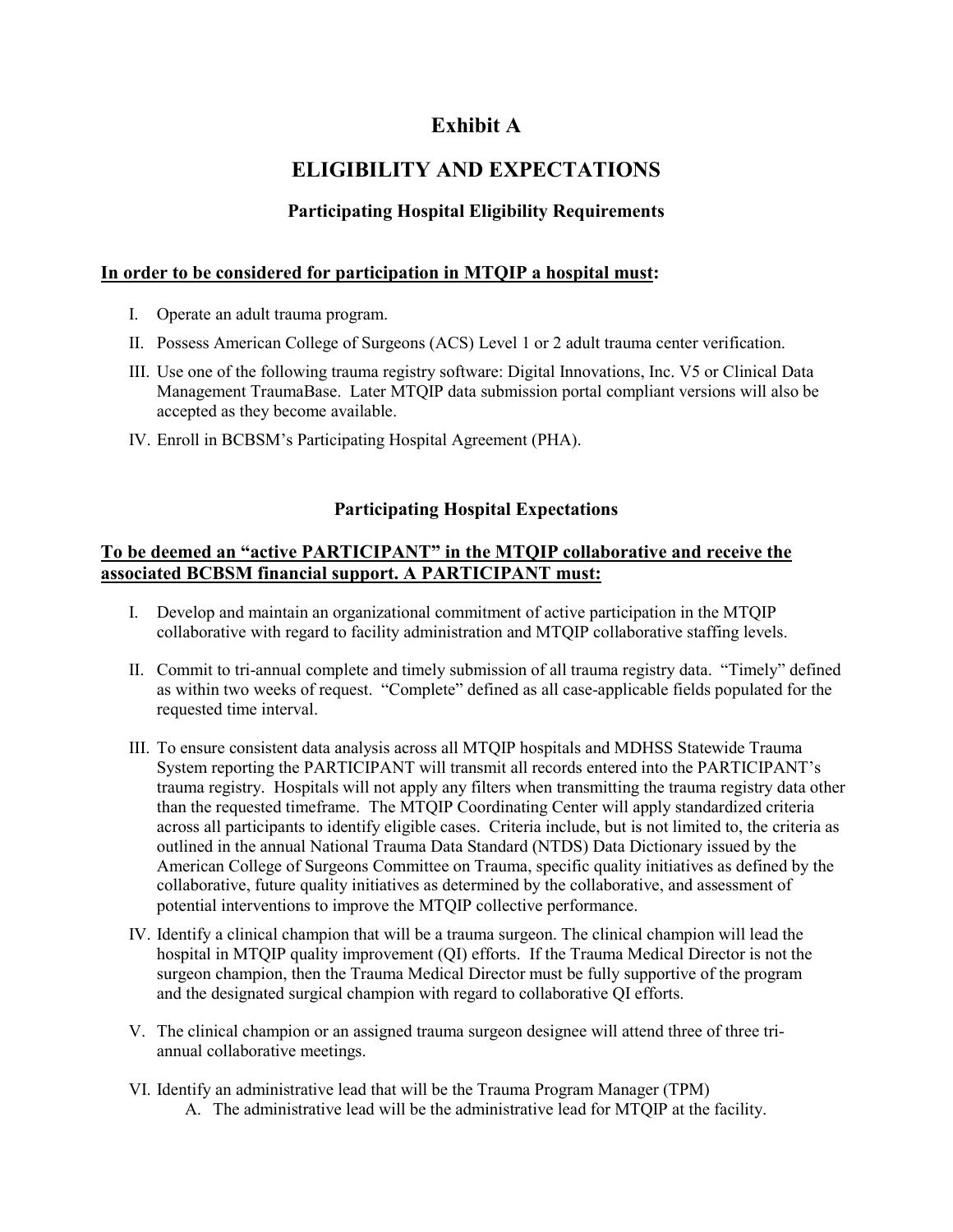- B. The administrative lead will be the direct supervisor of the trauma registry staff and MTQIP clinical reviewer. No alternate or dual reporting structure is allowed.
- C. The administrative lead will also provide institutional support for full project participation.
- D. The administrative lead will attend three of three tri-annual collaborative meetings (with the MTQIP Clinical Reviewer (MCR) allowed to serve as an alternate for one meeting).
- VII. Assign a dedicated MCR to collect data and assist in trauma program QI:
	- A. The MCR position consists of 1.0 FTE person per 575 eligible MTQIP trauma cases.
	- B. The MCR must be a Registered Nurse (BSN preferred) or equivalent (Nurse Practitioner or Physician Assistant).
	- C. The MCR must physically reside within the trauma program on-site within the hospital.
	- D. The MCR must be hired by and report directly to the Trauma Program Manager and/or Trauma Medical Director. No alternative or dual reporting structure is allowed.
		- a. The MCR should have access to an appropriate computer with high-speed internet connectivity.
		- b. The MCR will attend at least two of three tri-annual collaborative meeting.

VIII.Focus on Quality Improvement:

- A. Enroll and maintain active program participation in the American College of Surgeons Committee on Trauma's Trauma Quality Improvement Program (ACS TQIP).
- B. Actively integrate MTQIP and ACS TQIP into the existing trauma center Performance Improvement Patient Safety (PIPS)/Quality Improvement (QI) program.
- IX. Commit to using one of the following trauma registry software platforms: Digital Innovations, Inc. V5 or Clinical Data Management TraumaBase. Later MTQIP data submission portal compliant versions will also be accepted as they become available.
- X. Commit to using MTQIP data elements and data definitions that are updated annually on [http://www.mtqip.org/.](http://www.mtqip.org/)
- XI. Commit to using the Association for Advancement of Automotive Medicine (AAAM) 2005 (08 Update) version of the Abbreviated Injury Scale for injury coding in the trauma registry.
	- A. Transition to future versions of AIS coding (e.g., AIS 2015) will be coordinated and executed in a planned manner within the MTQIP CQI.
- XII. Collaborate with the Coordinating Center:
	- A. Participate in MTQIP Coordinating Center-led site visits and external data validation audits of patient data entered into the MTQIP database.
		- a. Commitment to developing and implementing a site-specific quality improvement agenda, linked to the MTQIP quality improvement agenda, and also driven by opportunities specific to the facility based on its own experience.
		- b. Provide the Coordinating Center with the individual trauma center's ACS TQIP identification information and reports on request.

XIII.Commitment of members of the facility's MTQIP team in attending tri-annual meetings:

A. The team will include at a minimum the surgeon champion, trauma program manager/coordinator, and MTQIP Clinical Reviewer. While not all members may be able to attend every meeting, we require that at least two team members attend each meeting. While not all members may be able to attend every meeting, we require an equivalent alternate of the same discipline (i.e., a trauma attending surgeon may substitute for another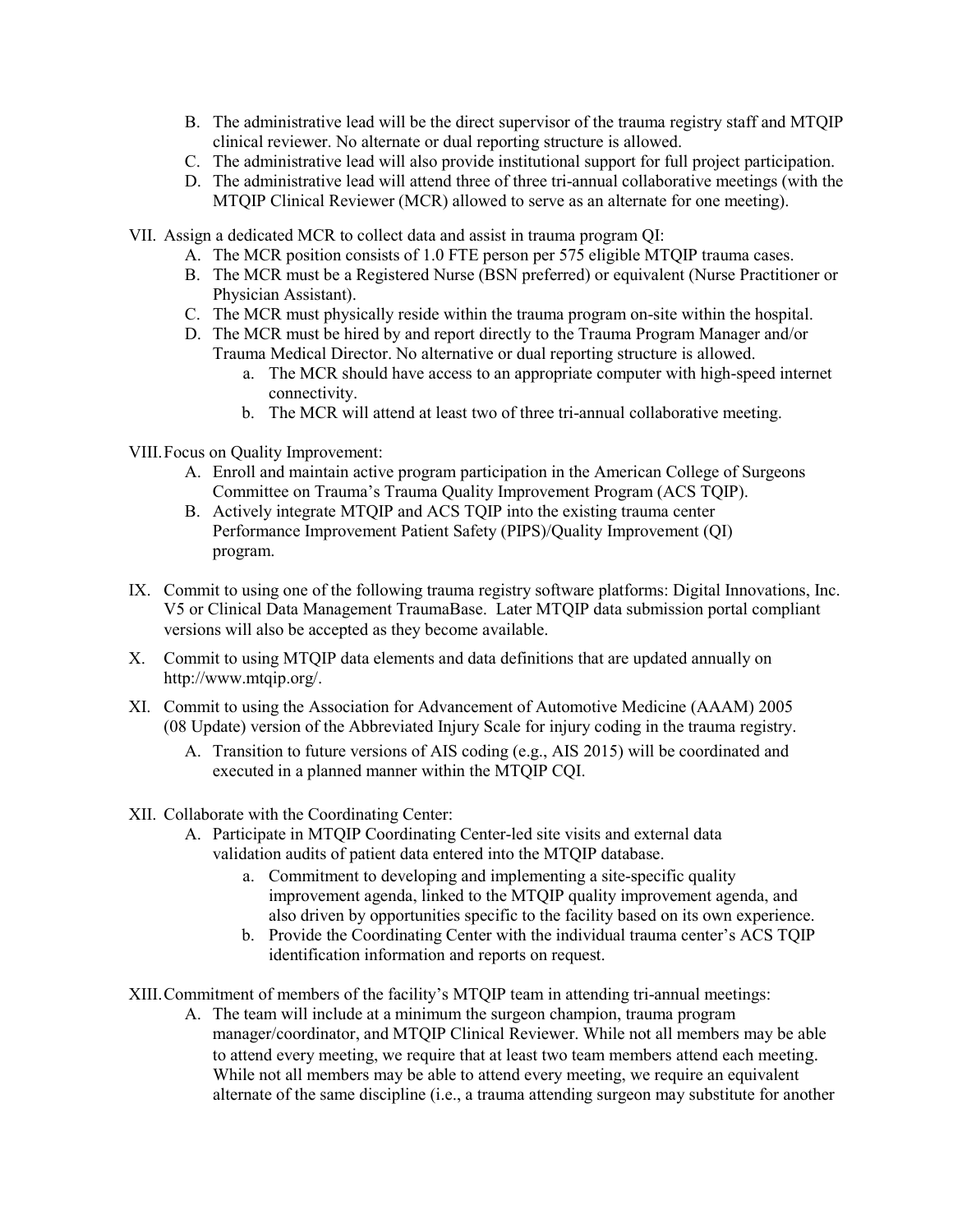trauma attending surgeon).

- B. The physician alternative must be one of the trauma surgeons from the attending call panel and be fully familiar with the MTQIP CQI.
- C. The trauma program manager and the MTQIP Clinical Reviewer may serve as alternates for each other.

XIV.Collaborate with other participating sites.

- A. Participation of each site in process improvement is essential to the success of the program, including the sharing of and learning from best practices.
- B. Sites must be willing to share data at meetings.
- XV. Collaborate with other BCBSM CQI's
	- A. MTQIP will share data and quality improvement efforts with other BCBSM CQI's under CQI Sharing Amendment agreements agreed to by the PARTICIPANT and MTQIP.
	- B. These current and future collaborations may involve additional voluntary capture of data by the PARTICIPANT in relation to the specialty of trauma and acute care surgery. Acute care surgery is defined as the specialty encompassing trauma surgery, emergent general surgery, and surgical critical care. Capture of acute care surgery data will involve information technology capability to submit emergent general surgery patient (EGS) information via a HIPAA-compliant designated data aggregator (e.g., ArborMetrix) and/or HIPAA-compliant software licensed to the University of Michigan.

XVI.Confidentiality and collegiality

- A. The MTQIP Coordinating Center will provide each participating center anonymity within the program with the following exception:
	- a. Trauma centers and their data will be unblinded at MTQIP meetings. All meeting participants will sign a confidentiality agreement prior to meeting entry.
- B. BCBSM will only have access to de-identified data.
- C. Promote a friendly and collegial atmosphere at all times.
- D. Centers may not use MTQIP or ACS TQIP data for competitive advantage or marketing.

# **MTQIP Collaborative Coordinating Center Expectations**

#### **The MTQIP Coordinating Center is responsible for the following:**

- I. Administrative oversight
	- A. Provide administrative management of MTQIP.
	- B. Assist collaborating sites with any participation issues that arise.
	- C. Provide an annual data submission schedule.
	- D. Review and modify these data elements and definitions, based on program needs and to keep them synchronized with ACS TQIP and the National Trauma Data Standard-Data Dictionary wherever possible.
	- E. Organize and lead an MTQIP Advisory Committee that will be responsible for leadership, coordination of continuous quality improvement efforts, development and review of manuscripts, and distribution of the program's findings.
	- F. Monitor participant performance throughout the year to ensure that participants are meeting expectations. In instances where participants are not meeting the participation expectations established by the MTQIP Coordinating Center, the MTQIP Coordinating Center will alert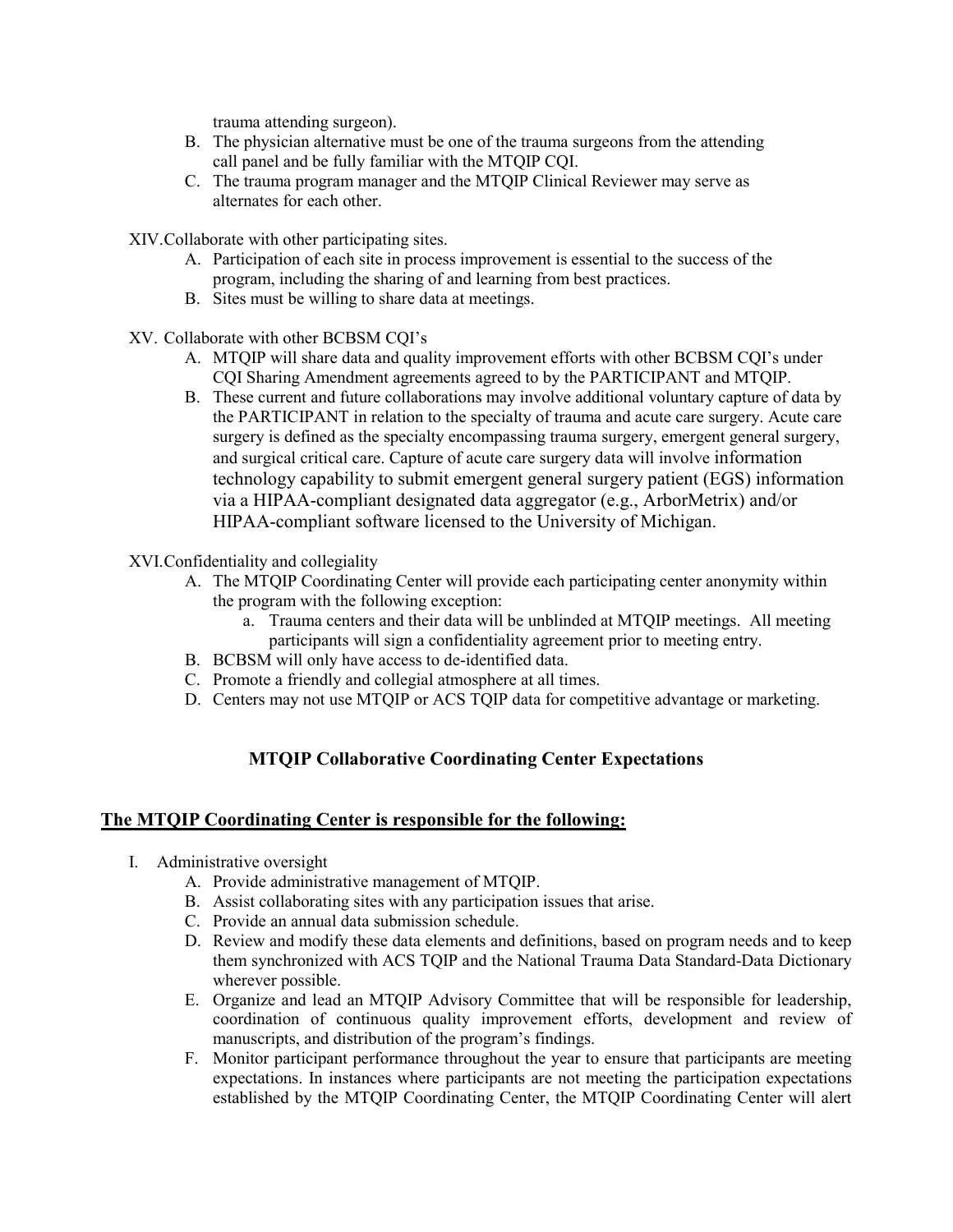participants through verbal and/or written communications of their performance issues as soon as the issue is identified.

- II. Facilitation of collaboration
	- A. Apply uniform cohort criteria across all centers to protect benchmark report integrity.
	- B. Conduct MTQIP-wide meetings to review quality improvement opportunities.
	- C. Facilitate self-assessment and self-improvement of participating sites through a rapid cycle Continuous Quality Improvement process.

#### III. Services

- A. Provide training to data abstraction staff on the data elements, data definitions and methods of data abstraction.
- B. Organize and oversee the external validation site-visits.
- C. Analyze data and generate reports for feedback and discussion at MTQIP meetings.
- D. Develop and maintain collaborative protocols available on [www.mtqip.org](http://www.mtqip.org/).
- E. Provide timely and informative feedback to each participating hospital.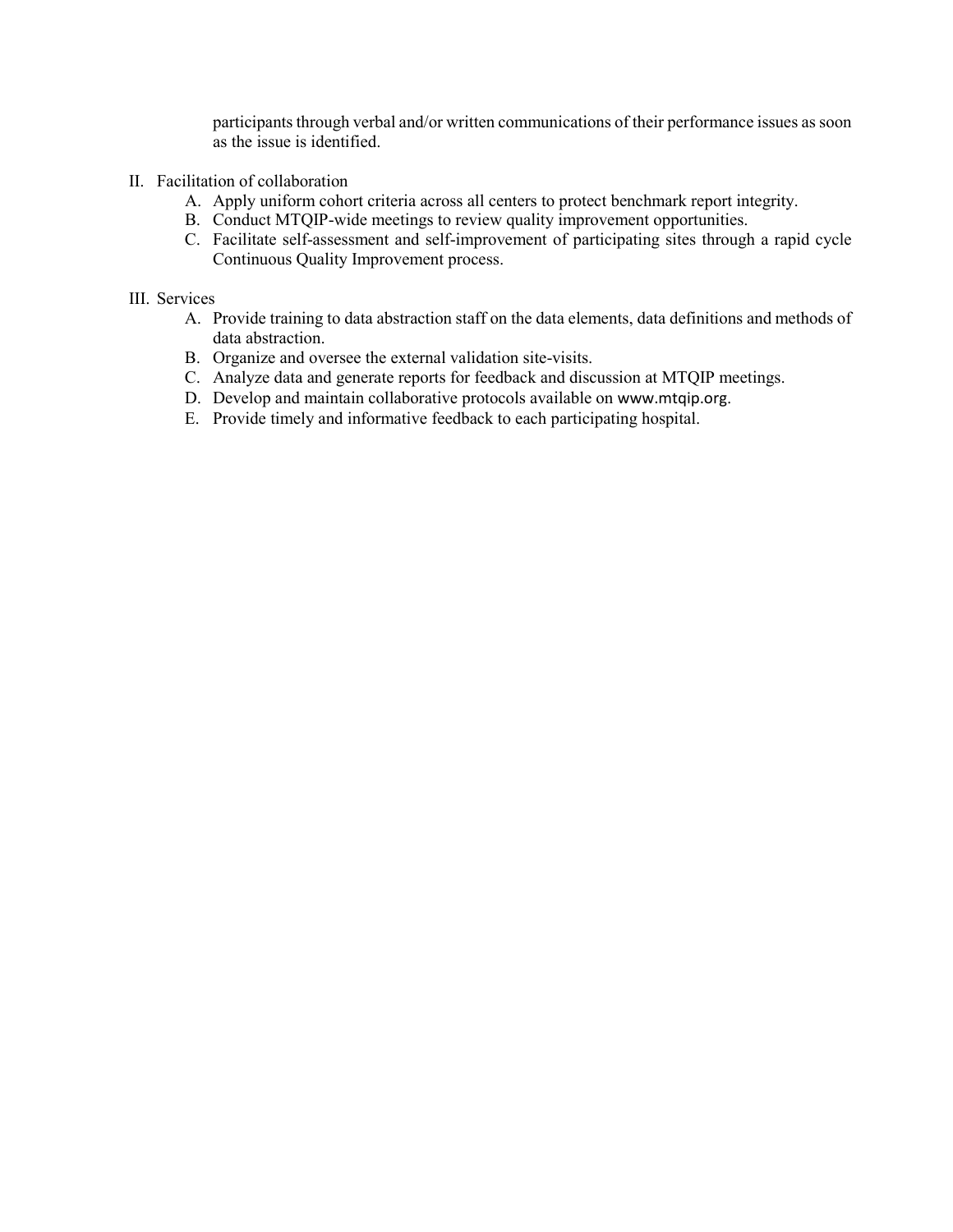# **Exhibit B**

# **HIPAA BUSINESS ASSOCIATE AGREEMENT**

**THIS HIPAA BUSINESS ASSOCIATE AGREEMENT** ("BAA") is entered into effective the 1st day of June, 2019 ("Effective Date"), by and between ("Covered Entity"), and the Regents of the University of Michigan, a Michigan constitutional corporation for the benefit of the University of Michigan Coordinating Center for the Michigan Trauma Quality Improvement Program ("MTQIP") also referred to as ("Business Associate" "BA" or "UM").

Business Associate may perform functions or activities on behalf of Covered Entity involving the creation, receipt, maintenance, access, transmission, use and/or disclosure of protected health information ("PHI") received from or on behalf of Covered Entity. Therefore, Business Associate agrees to the following terms and conditions set forth in this BAA.

- **1.0 Definitions.** For purposes of this BAA, any terms used herein, unless otherwise defined, shall have the same meanings as used in the HIPAA Privacy and Security Standards, as amended by the Health Information Technology for Economic and Clinical Health Act (Title XIII of the American Recovery and Reinvestment Act of 2009) and its implementing regulations ("HITECH") including modifications to the HIPAA Privacy, Security, Enforcement and Breach Notification Rules under HITECH.
- **2.0 Scope and Interpretation.** This BAA shall apply only if and to the extent UM is considered a BA to Covered Entity. Subject to this limitation, the terms and conditions of this BAA shall provide for Business Associate's creation, receipt, maintenance, transmission, use and/or disclosure of PHI, in any form or medium, including electronic PHI ("ePHI"), in Business Associate's capacity as "Business Associate" to Covered Entity. Any ambiguity in this BAA shall be resolved to permit Covered Entity to comply with HIPAA.
- **3.0 Compliance with Applicable Law.** Beginning with the relevant effective date, to the extent Business Associate meets the definition of a "business associate" of Covered Entity as such term is defined under HIPAA, Business Associate shall comply with its obligations under this BAA and with all obligations of a business associate under HIPAA, HITECH, as modified, and other related laws, for so long as Business Associate creates, receives, maintains, accesses, or transmits PHI.

#### **4.0 OBLIGATIONS OF BUSINESS ASSOCIATE**

- **4.1 Permissible Use and Disclosure of PHI.** In addition to the uses and disclosures permitted by the Participation Agreement or this BAA, Business Associate may use and disclose PHI:
	- **a.** For its own proper management and administration,
	- **b.** To carry out its legal responsibilities,
	- **c.** To aggregate PHI in its possession to provide data aggregation services to Covered Entity as described in 42 C.F.R. § 164.504(e)(2)(i)(B),
	- **d.** To create De-Identified Data Sets and/or Limited Data Sets in compliance with the Privacy Rule; and to use or disclose information in such De-Identified Data Sets without further restriction; and to use or disclose information in such Limited Data Sets pursuant to a Data Use Agreement as permitted by the Privacy Rule; and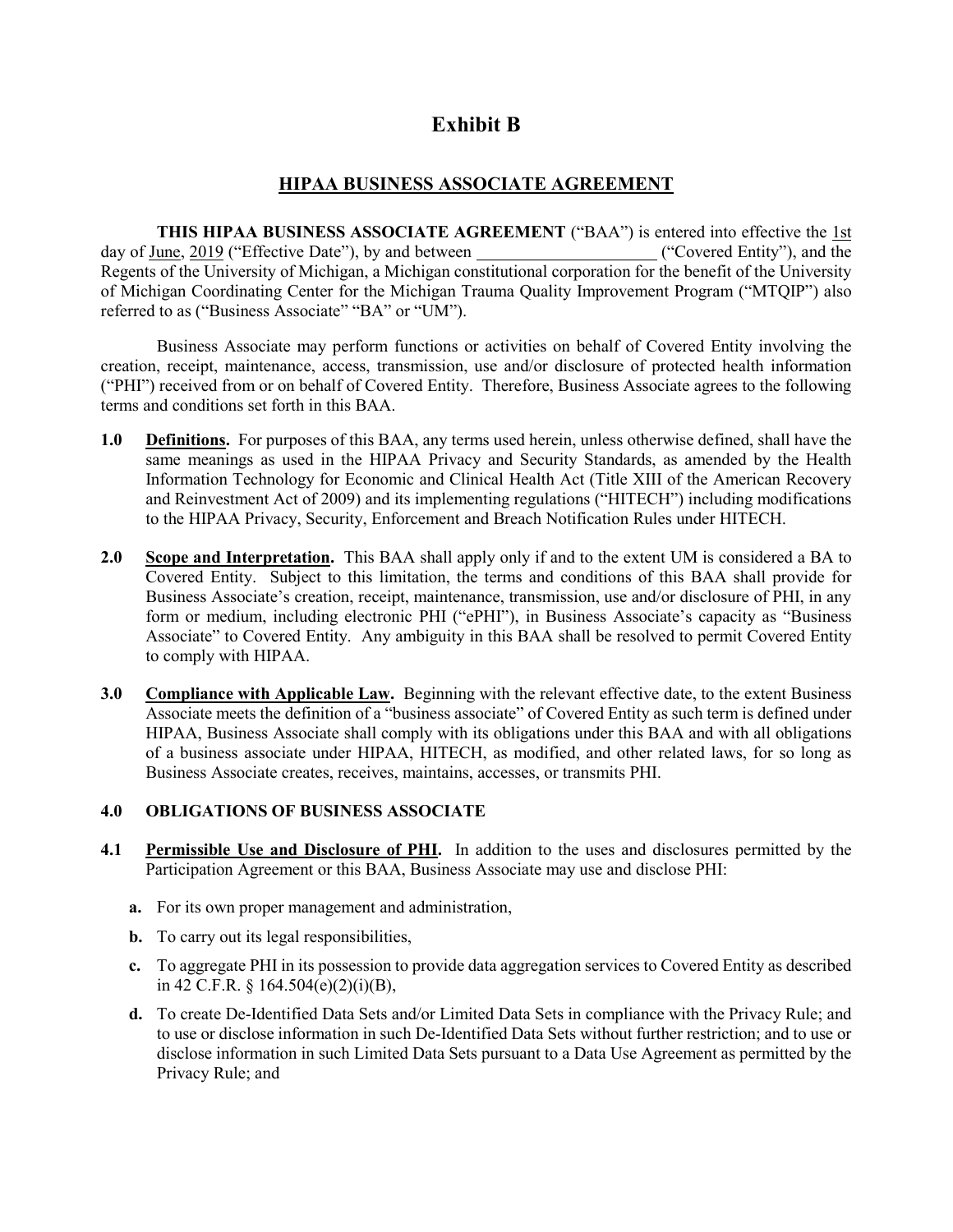- **e.** To report violations of law to appropriate Federal and State authorities, consistent with 45 C.F.R. §  $164.502(j)(1)$ .
- **4.2 Limitations on Use and Disclosure of PHI.** Business Associate shall not, and shall ensure that its directors, officers, employees, agents, and subcontractors do not, use or disclose PHI in any manner that is not permitted or required by the Participation Agreement(s) or this BAA, or as Required by Law. All uses and disclosures of, and requests by Business Associate for, PHI are subject to the Privacy Standards' Minimum Necessary Rule and shall be limited to the information contained in a Limited Data Set, to the extent practical, unless additional information is needed to accomplish the intended purpose, or as otherwise permitted in accordance with Section 13405(b) of HITECH, and any other subsequently adopted guidance. Additionally, Business Associate shall ensure that neither it nor its directors, officers, employees, agents, or subcontractors, access, store, share, maintain, use or disclose PHI beyond the borders of the United States of America without agreement of Covered Entity.
- **4.3 Security.** To the extent that Business Associate creates, receives, maintains, or transmits ePHI on behalf of Covered Entity, Business Associate shall:
	- **a.** Comply with the security provisions found at 45 C.F.R. §§ 164.308, .310, .312, and .316 in the same manner as such provisions apply to Covered Entity, pursuant to Section 13401(a) of HITECH, and otherwise implement administrative, physical, and technical safeguards that reasonably and appropriately protect the confidentiality, integrity, and availability of ePHI;
	- **b.** Ensure that any agent to whom Business Associate provides ePHI agrees in writing to implement reasonable and appropriate safeguards to protect such ePHI; and
	- **c.** Report to Covered Entity promptly after its discovery any Security Incident of which Business Associate becomes aware and which results in a use or disclosure of ePHI in violation of the Participation Agreement(s) or this BAA. For those Security Incidents that do not result in a use or disclosure of ePHI in violation of the Participation Agreement(s) or this BAA, reports may be made in the aggregate on at least a quarterly basis. In this context, the term "Security Incident" shall have the same meaning as such term is defined at 45 C.F.R. § 164.304.
- **4.4 Privacy.** To the extent that Business Associate is to carry out one or more of Covered Entity's obligations under Subpart E of 45 C.F.R. Part 164, Business Associate shall comply with the requirements of Subpart E that apply to Covered Entity in the performance of its obligation(s) under this BAA. Business Associate shall also otherwise implement appropriate safeguards in accordance with the Privacy Standards to prevent the use or disclosure of PHI other than pursuant to the terms and conditions of this BAA.
- **4.5 Mitigation of Harmful Effects.** Business Associate agrees to mitigate, to the extent practicable, any harmful effect of a use or disclosure of PHI by Business Associate in violation of the requirements of this BAA, including, but not limited to, compliance with any state law or contractual data breach requirements.

#### **4.6 Breach of Security or Privacy Obligations.**

- **a.** Business Associate shall report to Covered Entity, within ten (10) business days of discovery, a use or disclosure of PHI not provided for in this BAA by Business Associate, its officers, directors, employees, agents, or subcontractors or by a third party to whom Business Associate disclosed PHI.
- **b.** Business Associate shall report to Covered Entity, within ten (10) business days of discovery, a breach of unsecured PHI in accordance with the requirements set forth in 45 C.F.R. §§ 164.400-.414.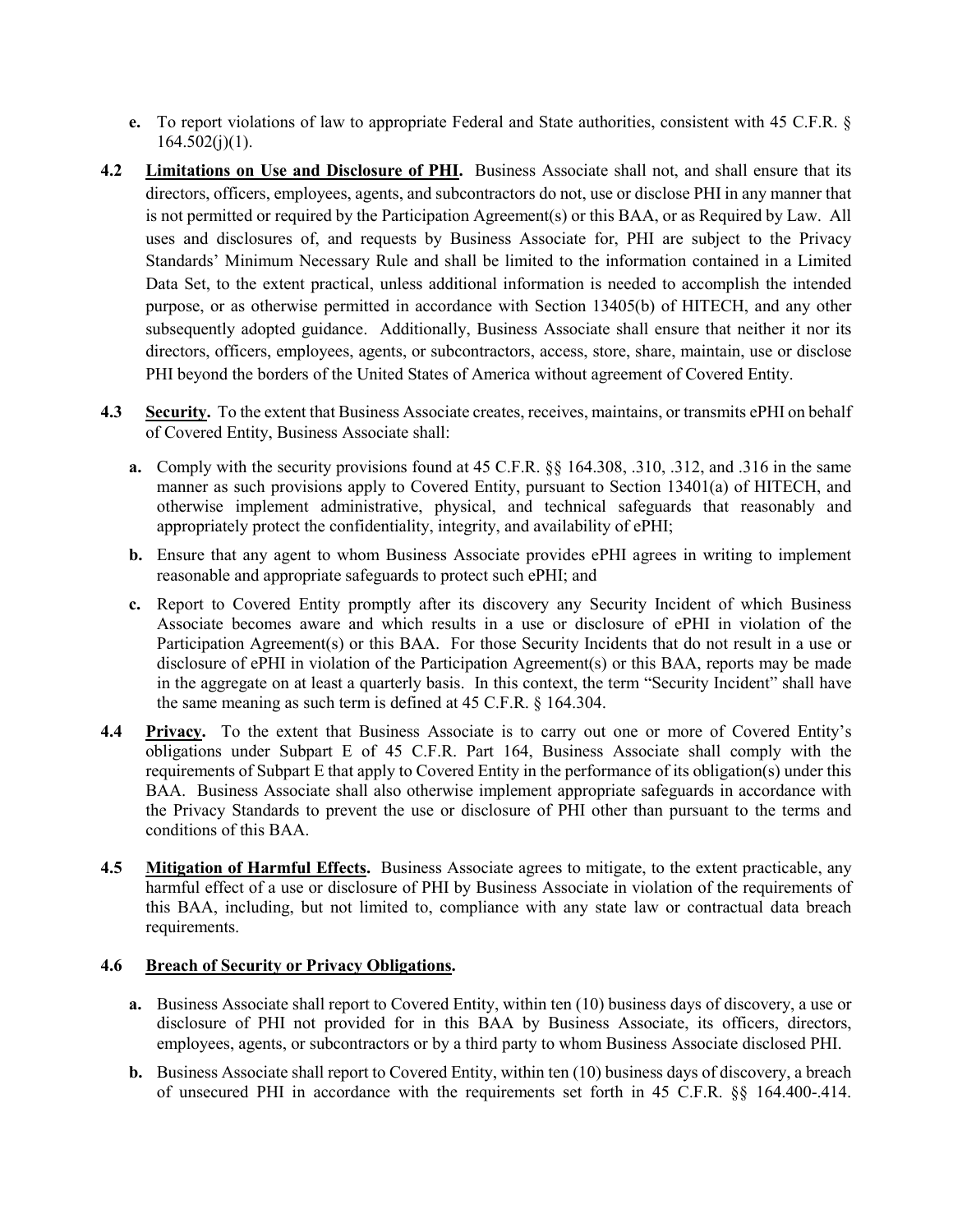Business Associate shall fully cooperate with Covered Entity's breach notification and mitigation activities, and shall be responsible for all costs incurred by Covered Entity for those activities.

- **4.7 Agreements by Third Parties.** Business Associate shall enter into an agreement with any agent or subcontractor of Business Associate that will have access to PHI hereunder. Pursuant to such agreement, the agent or subcontractor shall agree to be bound by the same restrictions, terms, and conditions that apply to Business Associate under this BAA with respect to such PHI. Business Associate agrees to provide Covered Entity a list of all its agents or subcontractors upon request.
- **4.8 Access to Information.** Covered Entity acknowledges and agrees that Business Associate does not, within the scope of its services, collect, retain or maintain Designated Record Set information. Accordingly, Business Associate has no obligation to comply with the access provisions of 45 C.F.R. § 164.524.
- **4.9 Availability of PHI for Amendment.** Covered Entity acknowledges and agrees that Business Associate does not, within the scope of its services, collect, retain or maintain Designated Record Set information. Accordingly, Business Associate has no obligation to comply with the amendment provisions of 45 C.F.R. § 164.526.
- **4.10 Documentation of Disclosures.** Business Associate agrees to document uses and disclosures of PHI and information related to such uses and disclosures as required for Covered Entity to respond to a request by an individual for an accounting of disclosures of PHI in accordance with 45 C.F.R. § 164.528.
- **4.11 Accounting of Disclosures.** Within ten (10) business days of notice by Covered Entity to Business Associate that Covered Entity has received a request for an accounting of disclosures of PHI regarding an individual during the six (6) year period prior to the date on which the accounting was requested, Business Associate shall make available to Covered Entity information to permit Covered Entity to respond to the request for an accounting of disclosures of PHI, as required by 45 C.F.R. § 164.528. In the case of an electronic health record maintained or hosted by Business Associate on behalf of Covered Entity, the accounting period shall be three (3) years and the accounting shall include disclosures for treatment, payment, and health care operations, in accordance with the applicable effective date of Section 13402(a) of HITECH. In the event the request for an accounting is delivered directly to Business Associate, Business Associate shall forward such request to Covered Entity within five (5) business days of receipt.
- **4.12 Restrictions.** Business Associate shall comply with any restrictions on disclosure of PHI requested by an individual and agreed to by Covered Entity in accordance with 45 C.F.R. §164.522.
- **4.13 Judicial and Administrative Proceedings.** In the event Business Associate receives a subpoena, court or administrative order or other discovery request or mandate for release of PHI, Business Associate shall notify Covered Entity in writing prior to responding to such request to enable Covered Entity to object. Business Associate shall notify Covered Entity of the request as soon as reasonably practicable, but in any event within two (2) business days of receipt of such request.
- **4.14 Availability of Books and Records.** Business Associate agrees to make its internal practices, books, and records relating to the use and disclosure of PHI available to the Secretary of the Department of Health and Human Services for purposes of determining Covered Entity's compliance with the Privacy Standards.
- **4.15 Breach of Contract by Business Associate.** In addition to any other rights Covered Entity may have in the Participation Agreement(s), this BAA, or by operation of law or in equity, Covered Entity may, upon a breach or violation of this BAA, provide a reasonable opportunity for Business Associate to cure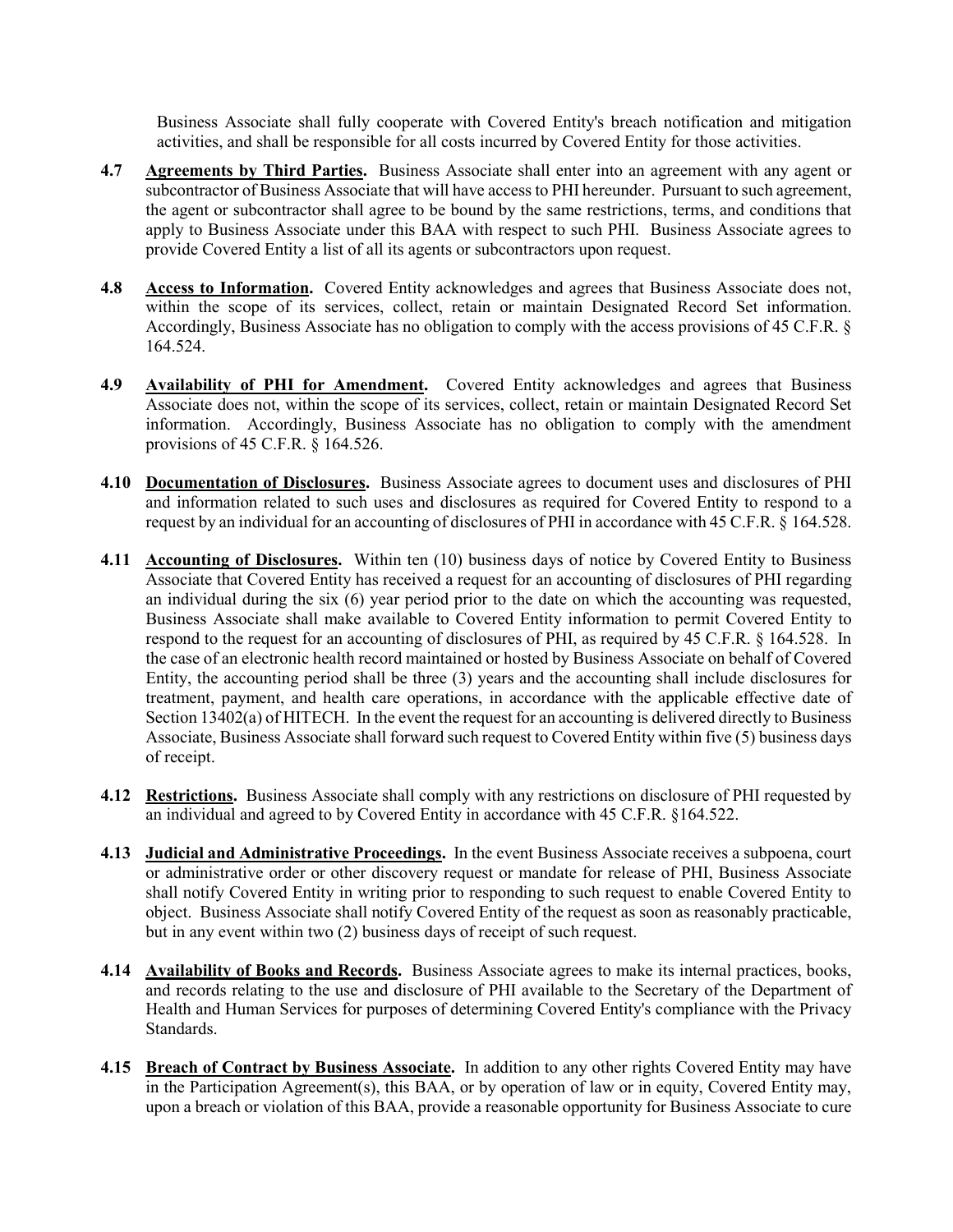or end any such violation within the time specified by Covered Entity. If cure is not possible or if Business Associate does not cure such breach or violation, Covered Entity may immediately terminate the Participation Agreement(s). Covered Entity's option to have a breach cured shall not be construed as a waiver of any other rights Covered Entity has in the Participation Agreement, this BAA, or by operation of law or in equity.

- **4.16 Effect of Termination of Agreement(s).** Upon the termination of the Participation Agreement or this BAA for any reason, Business Associate shall return all PHI created by Business Associate or received from Covered Entity to Covered Entity or, at Covered Entity's direction, destroy all PHI received from Covered Entity that Business Associate maintains in any form, recorded on any medium, or stored in any storage system. This provision shall apply to PHI that is in the possession of Business Associate, its agents and subcontractors. If it is not feasible for the Business Associate to return or destroy PHI, Business Associate further agrees to extend any and all protections, limitations, and restrictions contained herein to Business Associate's use and disclosure of any PHI retained after termination of this BAA, and to limit any further uses and/or disclosures to the purposes that make the return or destruction of PHI infeasible. Business Associate shall retain no copies of the PHI. Business Associate shall remain bound by the provisions of this BAA, even after termination of the Participation Agreement or this BAA, until all PHI has been returned or otherwise destroyed as provided in this Section.
- **4.17 Indemnification.** Business Associate shall indemnify and hold harmless Covered Entity and its officers, trustees, employees, agents, and subcontractors from any and all claims, penalties, fines, costs, liabilities, or damages, including but not limited to reasonable attorney fees, incurred by Covered Entity arising from a violation by Business Associate of its obligations under this BAA.

## **5.0 OBLIGATIONS OF COVERED ENTITY**

- **5.1 Notice of Privacy Practices.** Covered Entity shall notify Business Associate of any limitation(s) in Covered Entity's Notice of Privacy Practices in accordance with 45 C.F.R. § 164.520, to the extent such limitations affect Business Associate's use or disclosure of PHI.
- **5.2 Revocation of Authorization of Individual.** Covered Entity shall notify Business Associate of any changes in, or revocation of, permission by an Individual to use or disclose PHI, if and to the extent such changes affect Business Associate's use and disclosure of PHI.
- **5.3 Restrictions on Use and Disclosure.** Covered Entity shall notify Business Associate of any restriction on the use or disclosure of PHI that Covered Entity has agreed to in accordance with 45 C.F.R. § 164.522, to the extent such restriction may affect Business Associate's use or disclosure of PHI.

#### **6.0 MISCELLANEOUS**

- **6.1 Third Party Rights.** The terms of this BAA do not grant any rights to any third parties.
- **6.2 Independent Contractor Status.** For the purposes of this BAA, Business Associate is an independent contractor of Covered Entity, and shall not be considered an agent of Covered Entity.
- **6.3 Changes in the Law.** The parties shall amend this BAA to conform to any new or revised legislation, rules, or regulations to which Covered Entity is subject now or in the future including, without limitation, HIPAA, HITECH, the Privacy Standards, Security Standards or Transactions Standards.
- **6.4 Owner of PHI.** Under no circumstances shall Business Associate be deemed in any respect to be the owner of any PHI of Covered Entity.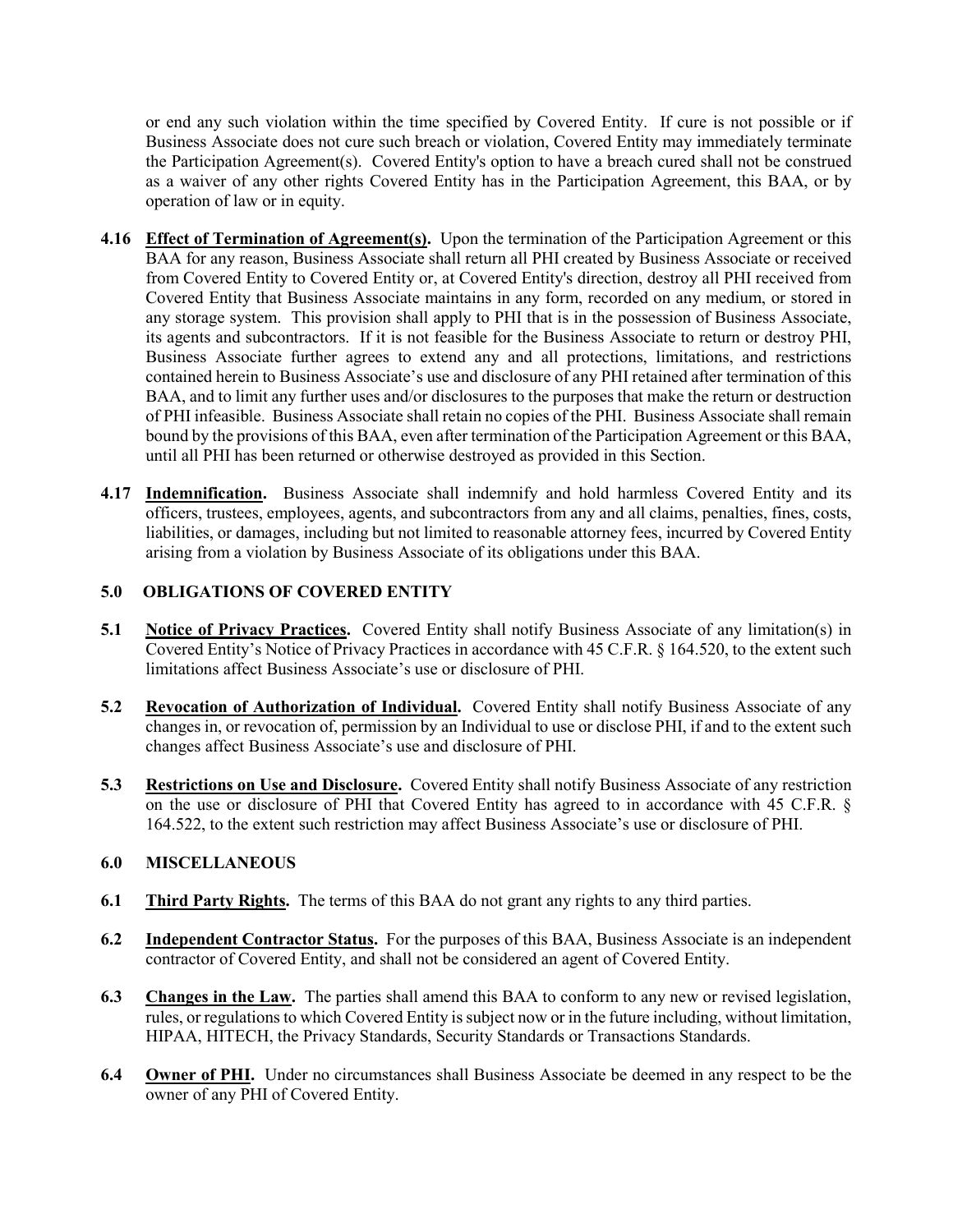This BAA becomes binding when signed by authorized representatives of both parties.

# **Regents of the University of Michigan: Covered Entity:**

| By:                                                | By: $\qquad \qquad$                                                                                                                                                                                                                                                                                                   |
|----------------------------------------------------|-----------------------------------------------------------------------------------------------------------------------------------------------------------------------------------------------------------------------------------------------------------------------------------------------------------------------|
| Name: Jeanne Strickland                            | Name: $\frac{1}{2}$ $\frac{1}{2}$ $\frac{1}{2}$ $\frac{1}{2}$ $\frac{1}{2}$ $\frac{1}{2}$ $\frac{1}{2}$ $\frac{1}{2}$ $\frac{1}{2}$ $\frac{1}{2}$ $\frac{1}{2}$ $\frac{1}{2}$ $\frac{1}{2}$ $\frac{1}{2}$ $\frac{1}{2}$ $\frac{1}{2}$ $\frac{1}{2}$ $\frac{1}{2}$ $\frac{1}{2}$ $\frac{1}{2}$ $\frac{1}{2}$ $\frac{1$ |
| Title: Chief Compliance Officer, Michigan Medicine | Title: $\qquad \qquad$                                                                                                                                                                                                                                                                                                |
| Date:                                              | Date:                                                                                                                                                                                                                                                                                                                 |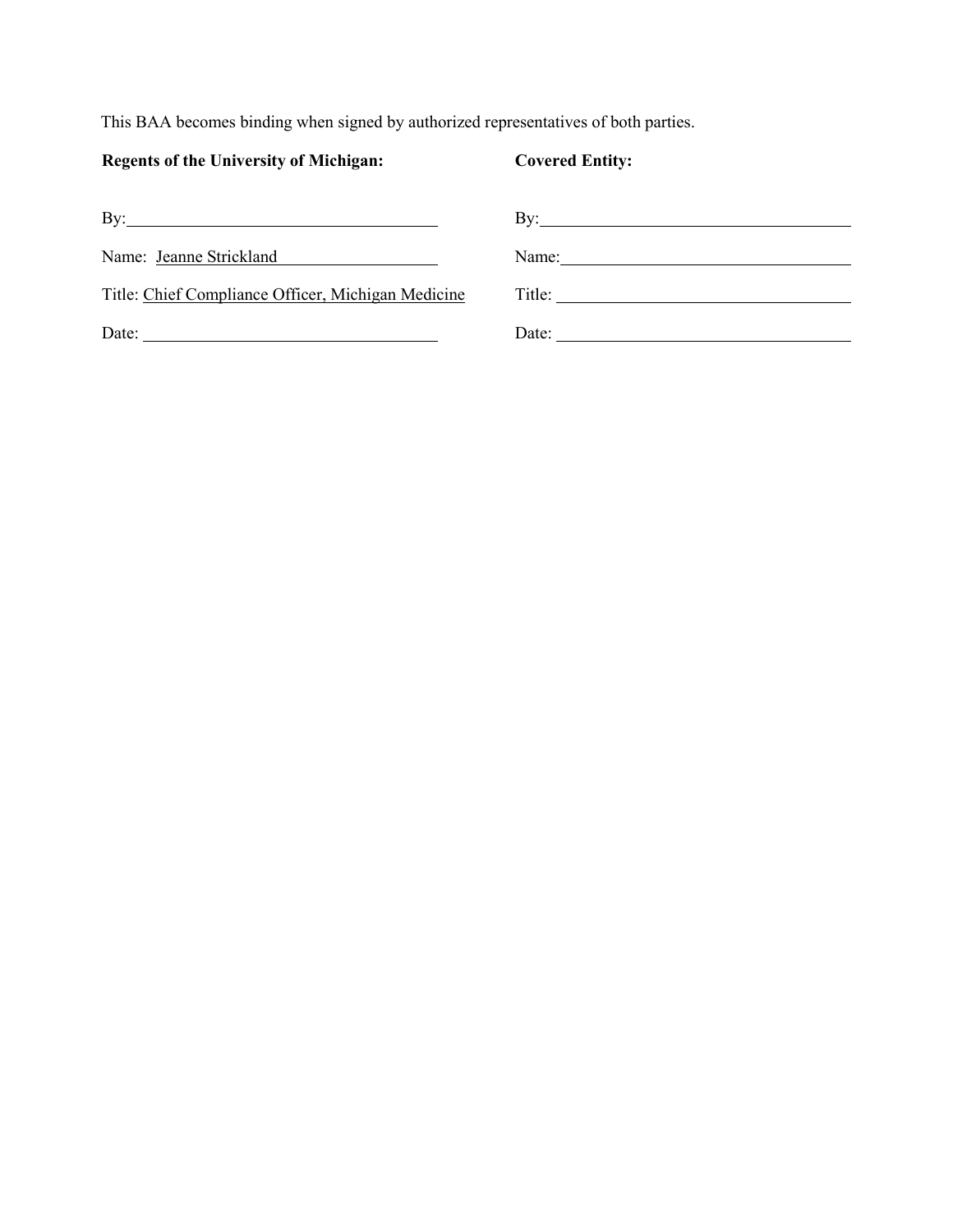# **Exhibit C**

# **Limited Data Use Agreement**

This data use agreement (the "Agreement") is by and between The Regents of the University of Michigan on behalf of its\_\_\_\_\_\_\_\_\_\_\_\_, ("UM") a Michigan constitutional corporation with its principal place of business in Ann Arbor, Michigan, and \_\_\_\_\_\_\_\_\_\_\_\_\_\_ ("Entity") and is effective as of \_\_\_\_\_\_\_\_\_\_\_\_\_\_ (the "Effective Date").

WHEREAS, UM and Entity are both engaged in research, public health, or other purposes permitted under 45 C.F.R. § 164.514(e):

WHEREAS, Entity agrees to use and/or disclose certain information for research, public health, or other purposes as permitted under 45 CFR § 164.514 (e);

AND WHEREAS, the parties agree that UM shall maintain, use or disclose such information shared by Entity for purposes enumerated above;

NOW, THEREFORE, the parties, in consideration of the mutual promises and obligations set forth herein, the sufficiency of which is hereby acknowledged, and intending to be legally bound, agree as follows:

- 1. UM shall provide Entity with access to certain data (the "Limited Data Set") in accordance with the terms and conditions of this Agreement. Under no circumstances shall UM be required under this Agreement to provide the Entity with any information that does not qualify as part of a "limited data set" under 45 C.F.R. § 164.514(e).
- 2. The Principal Investigator and those under the Principal Investigator's direction (the "Authorized Parties") are authorized to use the Limited Data Set or any part of it on behalf of UM and agree to abide by the terms of this Agreement: Name: Signature: \_\_\_\_\_\_\_\_\_\_\_\_\_\_\_\_\_\_\_\_\_\_\_\_\_\_\_\_\_\_\_\_

Name: Signature: \_\_\_\_\_\_\_\_\_\_\_\_\_\_\_\_\_\_\_\_\_\_\_\_\_\_\_\_\_\_\_

The parties, and any Authorized Party on the parties' behalf, may use the Limited Data Set only for the following purposes:

\_\_\_\_\_\_\_\_\_\_\_\_\_\_\_\_\_\_\_\_\_\_\_\_\_\_\_\_\_\_\_\_\_\_\_\_\_\_\_\_\_\_\_\_\_\_\_\_\_\_\_\_\_\_\_\_\_\_\_\_\_\_\_\_\_\_\_\_\_\_\_\_\_\_\_\_\_\_\_\_\_ \_\_\_\_\_\_\_\_\_\_\_\_\_\_\_\_\_\_\_\_\_\_\_\_\_\_\_\_\_\_\_\_\_\_\_\_\_\_\_\_\_\_\_\_\_\_\_\_\_\_\_\_\_\_\_\_\_\_\_\_\_\_\_\_\_\_\_\_\_\_\_\_\_\_\_\_\_\_\_\_\_ \_\_\_\_\_\_\_\_\_\_\_\_\_\_\_\_\_\_\_\_\_\_\_\_\_\_\_\_\_\_\_\_\_\_\_\_\_\_\_\_\_\_\_\_\_\_\_\_\_\_\_\_\_\_\_\_\_\_\_\_\_\_\_\_\_\_\_\_\_\_\_\_\_\_\_\_\_\_\_\_\_ \_\_\_\_\_\_\_\_\_\_\_\_\_\_\_\_\_\_\_\_\_\_\_\_\_\_\_\_\_\_\_\_\_\_\_\_\_\_\_\_\_\_\_\_\_\_\_\_\_\_\_\_\_\_\_\_\_\_\_\_\_\_\_\_\_\_\_\_\_\_\_\_\_\_\_\_\_\_\_\_\_

*Use an attachment to list any additional permitted uses.* 

3. Entity agrees as follows:

- $\checkmark$  Not to use or further disclose the Limited Data Set or any information contained therein other than as permitted by this Agreement or required by applicable law.
- $\checkmark$  To comply with the security provisions found at 45 C.F.R. §§164.308, 310, 312, and 316 in the same manner as such provisions apply to Covered Entity, pursuant to Section 13401(a) of HITECH, and otherwise implement administrative, physical and technical safeguards that reasonably and appropriately protect the confidentiality, integrity and availability of electronic PHI.
- $\checkmark$  To report to UM any use or disclosure of the Limited Data Set or any part of it not provided for by this Agreement of which the Entity or any Authorized Party becomes aware.
- $\checkmark$  To ensure that any agents, including subcontractors, to whom Entity provides the Limited Data Set or any part of it to agree to the same restrictions and conditions that apply to the Entity under this Agreement.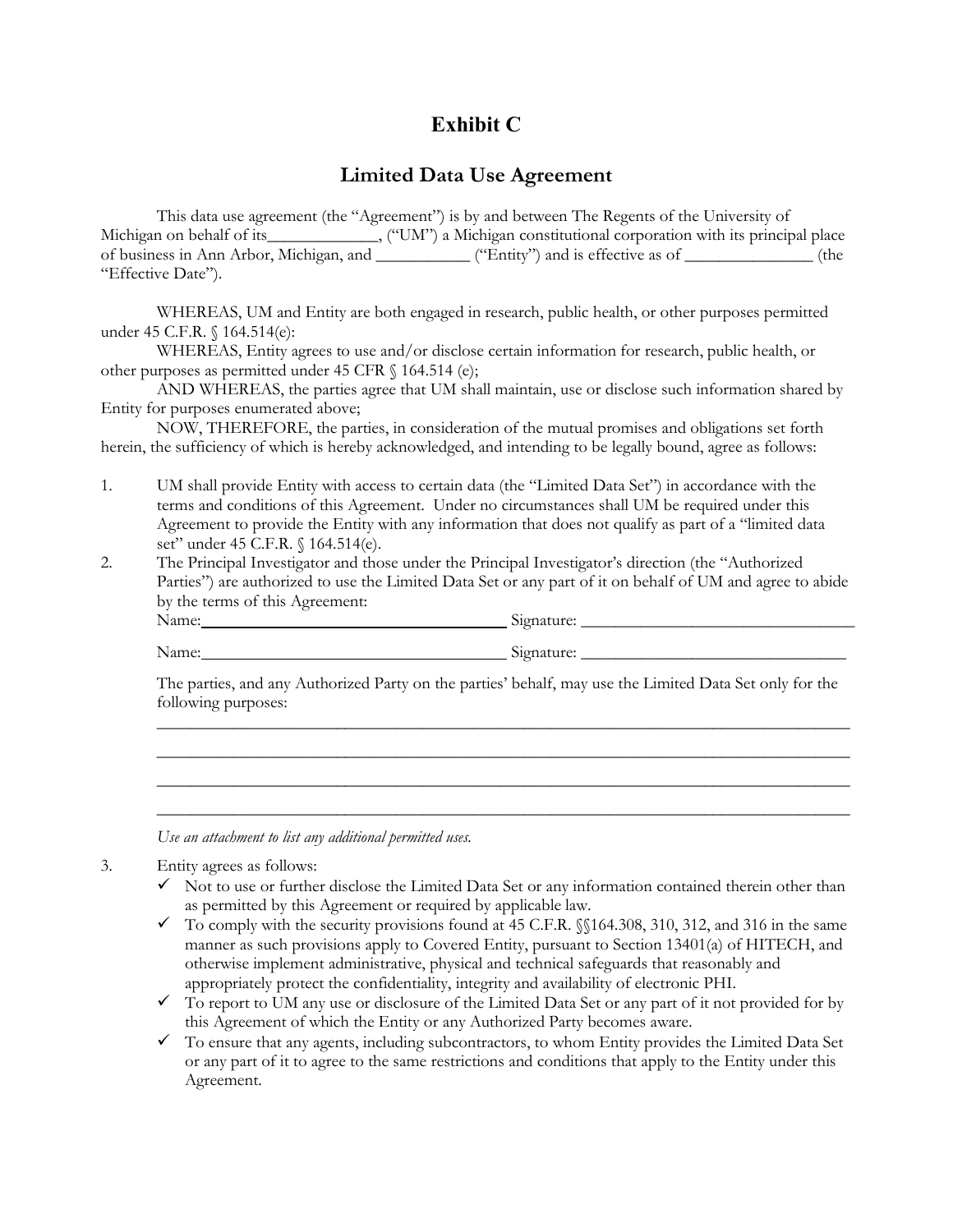- $\checkmark$  Not to use the information contained in the Limited Data Set to identify the individuals whose information is contained in the Limited Data Set, nor to contact them under any circumstances.
- 4. The Term of this Agreement shall commence as of the Effective Date and will terminate when the use of the Limited Data Set is no longer needed or upon termination of the Participation Agreement.
- 5. In the event either party becomes aware of any use of the Limited Data Set or any part of it that is not authorized under this Agreement or required by applicable law, such party may (i) terminate this Agreement upon notice; (ii) disqualify (in whole or in part) the UM and/or any Authorized Parties from receiving protected health information in the future; and/or (iii) report the inappropriate use or disclosure to the Secretary of the Department of Health and Human Services. Further sanctions may apply under 45 C.F.R. parts 160 and 164.

WHEREFORE, the parties, through their authorized representatives, hereby accept and agree to the terms and conditions of this Agreement.

| <b>Regents of the University of Michigan:</b>                               | <b>Entity:</b>                                                          |
|-----------------------------------------------------------------------------|-------------------------------------------------------------------------|
| $\mathbf{B}$ y:                                                             | By: $\qquad \qquad$                                                     |
| Name: Jeanne Strickland<br><u> 1980 - Jan Barbara Barbara, prima popula</u> | Name: $\frac{1}{\sqrt{1-\frac{1}{2}}}\left\vert \frac{1}{2}\right\vert$ |
| Title: Chief Compliance Officer, Michigan Medicine                          |                                                                         |
|                                                                             | Date: $\qquad \qquad$                                                   |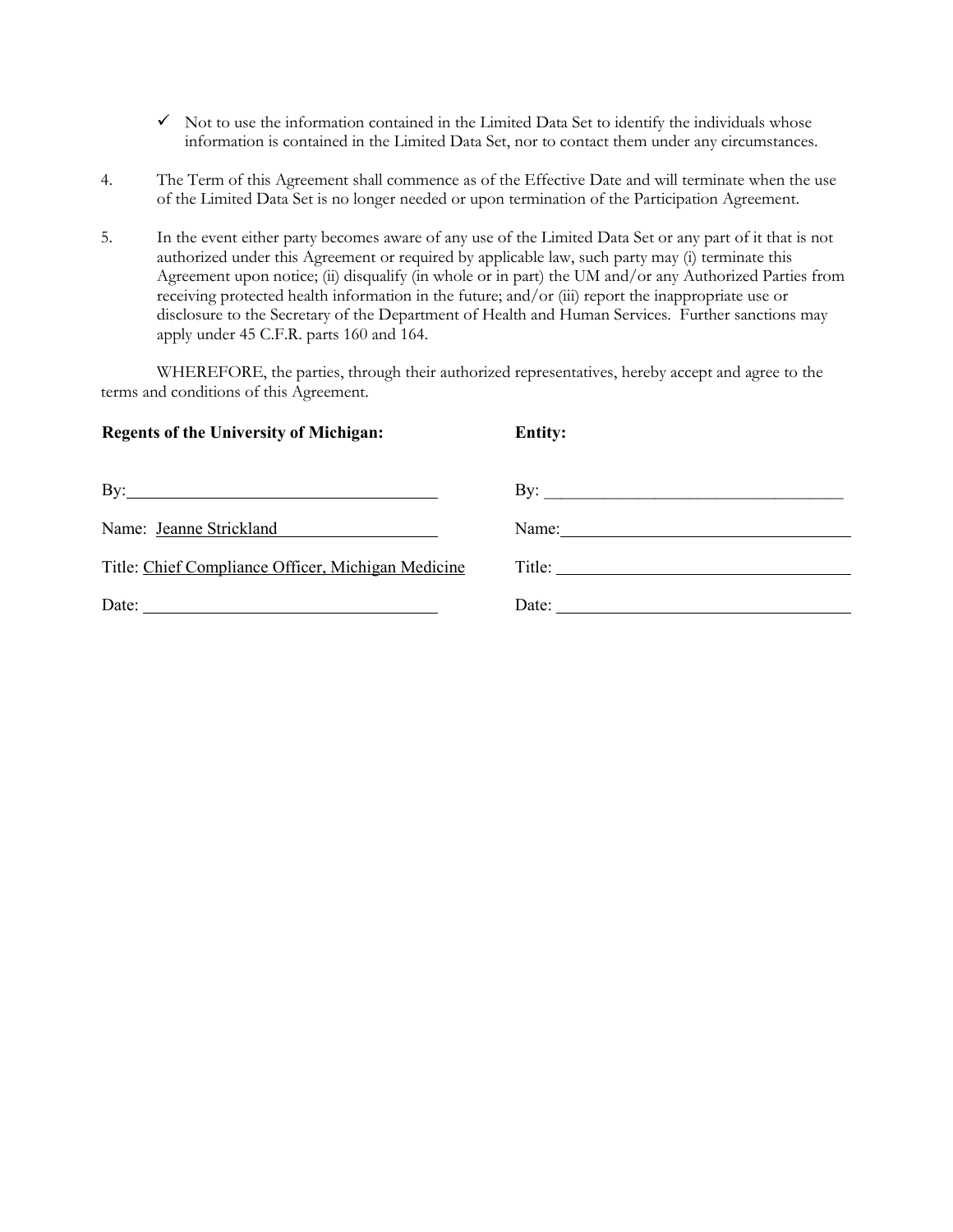# **AMENDMENT NO. 1 TO PARTICIPANT AGREEMENT**

This Amendment No. 1 to Participant Agreement (PA) effective the  $1<sup>st</sup>$  day of June, 2019 by and between the Regents of the University of Michigan, a Michigan constitutional corporation on behalf of its affiliates and  $($ "Participant") shall be effective the  $1<sup>st</sup>$  day of June, 2019.

Participant is engaged in MTQIP:

These parties have agreed to amend the Agreement for the purpose of allowing Participant Data in MTQIP to be shared with the Anesthesiology Performance Improvement and Reporting Exchange (ASPIRE) a Blue Cross Blue Shield of Michigan (BCBSM) Collaborative Quality Initiatives (CQI's).

**1.0 Overview**. The CQI's are partnerships between BCBSM, participating hospitals, physicians and the coordinating center that leads the program. Hospitals and physicians share data to develop best practices around areas of care with high costs and high variation. Individual CQI's seek opportunities to collaborate with each other and share data, analyses, and reports in ways that enhance the ability of participating hospitals and physicians to improve the care that they provide to patients. BCBSM supports and encourages collaboration between participant CQI's concerning the sharing of data and program information with each other to generate new knowledge and enhance quality improvement efforts.

a. Enhanced feedback reporting. Data exchange creates data synergy for participants and CQI's. Data aggregation allows for identification and feedback of previously undetected signals, trends, and correlations. Enhanced feedback reporting offers a greater understanding of care delivery and promotes the identification of best practices.

b. Greater returns on investment. Expanded dataset capture is associated with additional administrative and staffing expenses for both the participant and the CQI. Data sharing across CQI's allows for symbiotic growth without incurring additional costs. This model also holds the potential to minimize the waste associated with duplicate variable capture across CQI's for variables with high capture reliability.

c. Improved data quality. There is duplication in variable abstraction across the CQI's. The value of this duplication to be used in a blockchain fashion to perform edit checks and identify conflicting data for variables with low capture reliability.

**2.0 Scope**.The scope for use of the MTQIP data includes benchmarking clinical variables for purposes of quality improvement, presenting and publishing results of quality improvement efforts, presenting and publishing new findings that are clinically relevant to either or both CQI's mission, creating de-identified extracts (reports or datasets) and using them or disclosing them for outcome evaluation as noted in the Agreement.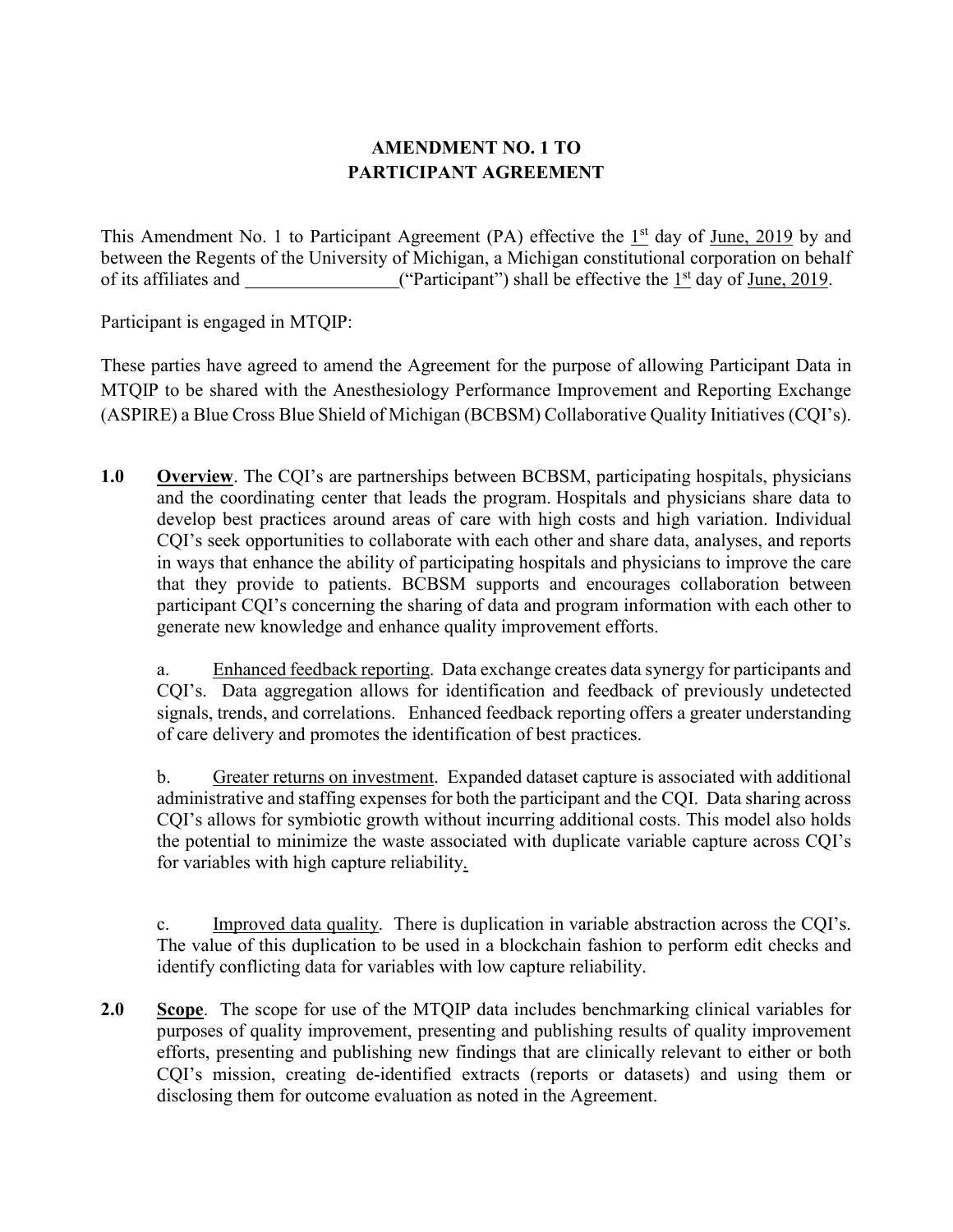**3.0 Use case**. MTQIP shall share MTQIP aggregated data set data with the Anesthesiology Performance Improvement and Reporting Exchange (ASPIRE) for the purpose of perioperative care quality improvement. ASPIRE may use MTQIP data for identification of patient outcomes. In exchange for sharing MTQIP data for the purpose(s) articulated ASPIRE will in turn share ASPIRE data with MTQIP to assist MTQIP to understand the relationship between anesthesia variables and outcome(s) to improve care and will be used in accordance with all uses enumerated in the Agreement.

This Amendment, coupled with the underlying terms and conditions of the Agreement, contains and merges all of the terms and conditions between the parties with respect to the subject matter hereof without modifications.

| Participant:                                                                                                     | <b>Regents of the University of Michigan:</b>             |
|------------------------------------------------------------------------------------------------------------------|-----------------------------------------------------------|
|                                                                                                                  |                                                           |
|                                                                                                                  | Print name: Jeanne Strickland                             |
|                                                                                                                  | Title: Chief Compliance Officer                           |
|                                                                                                                  |                                                           |
| <b>Address for Notice:</b>                                                                                       | <b>Address for Notice:</b><br>University of Michigan NCRC |
| and the control of the control of the control of the control of the control of the control of the control of the | $MTQIP$ and $MTQIP$                                       |
|                                                                                                                  | Building 16, room 139E                                    |
|                                                                                                                  | <u>2800 Plymouth Road</u> 2800 Plymouth Road              |
|                                                                                                                  | Ann Arbor, MI 48109-2800                                  |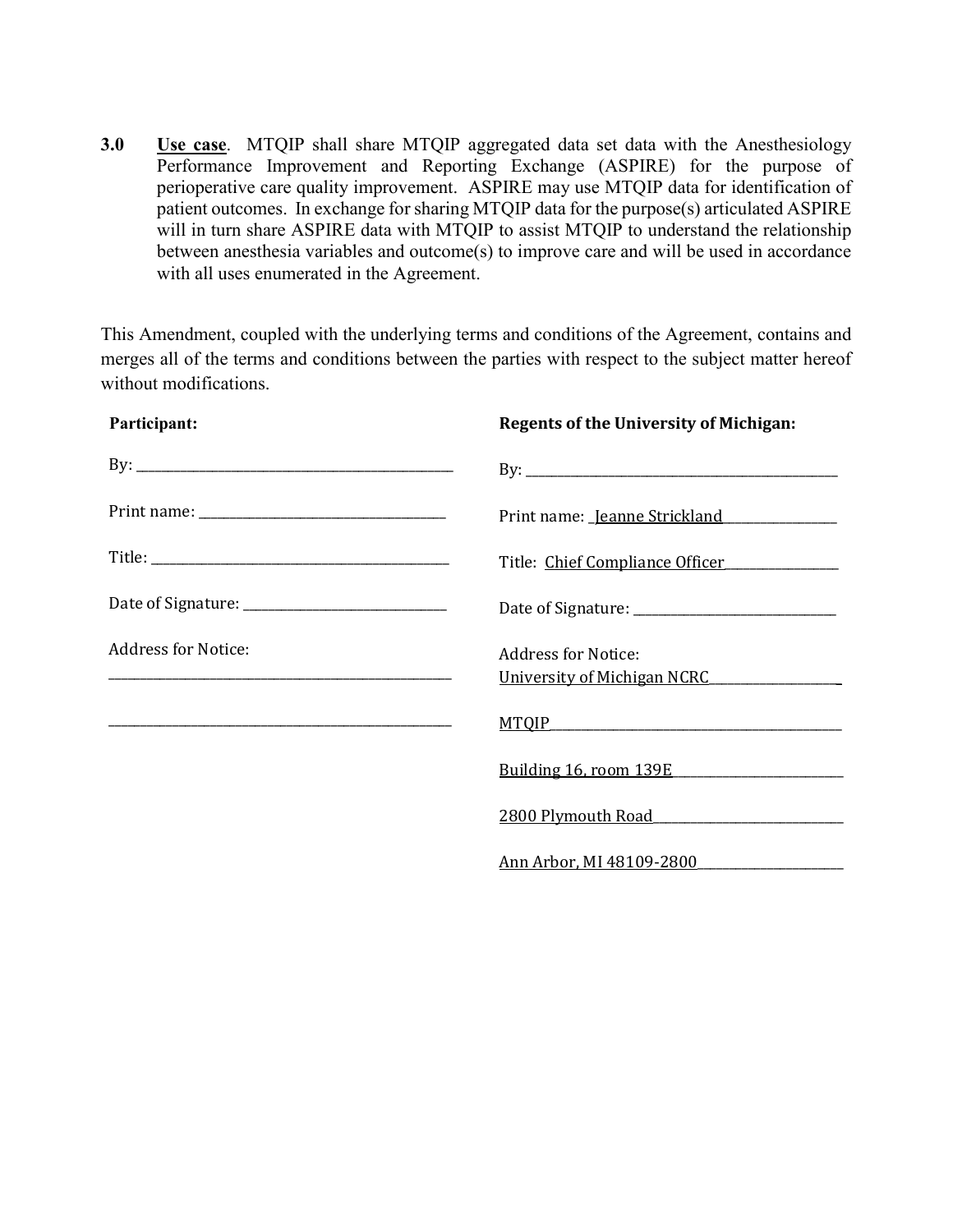# **AMENDMENT NO. 2 TO PARTICIPANT AGREEMENT**

This Amendment No. 2 to Participant Agreement (PA) effective the  $1<sup>st</sup>$  day of <u>May, 2019</u> by and between the Regents of the University of Michigan, a Michigan constitutional corporation on behalf of its affiliates and \_\_\_\_\_\_\_\_\_\_\_\_\_\_\_\_\_\_\_\_\_("Participant") shall be effective the  $1<sup>st</sup>$  day of June, 2019.

Participant is engaged in MTQIP:

These parties have agreed to amend the Agreement for the purpose of allowing Participant Data in MTQIP to be shared with Michigan Surgical Quality Collaborative (MSQC) a Blue Cross Blue Shield of Michigan (BCBSM) Collaborative Quality Initiatives (CQI's).

**1.0 Overview**. The CQI's are partnerships between BCBSM, participating hospitals, physicians and the coordinating center that leads the program. Hospitals and physicians share data to develop best practices around areas of care with high costs and high variation. Individual CQI's seek opportunities to collaborate with each other and share data, analyses, and reports in ways that enhance the ability of participating hospitals and physicians to improve the care that they provide to patients. BCBSM supports and encourages collaboration between participant CQI's concerning the sharing of data and program information with each other to generate new knowledge and enhance quality improvement efforts.

a. Enhanced feedback reporting. Data exchange creates data synergy for participants and CQI's. Data aggregation allows for identification and feedback of previously undetected signals, trends, and correlations. Enhanced feedback reporting offers a greater understanding of care delivery and promotes the identification of best practices.

b. Greater returns on investment. Expanded dataset capture is associated with additional administrative and staffing expenses for both the participant and the CQI. Data sharing across CQI's allows for symbiotic growth without incurring additional costs. This model also holds the potential to minimize the waste associated with duplicate variable capture across CQI's for variables with high capture reliability.

c. Improved data quality. There is duplication in variable abstraction across the CQI's. The value of this duplication to be used in a blockchain fashion to perform edit checks and identify conflicting data for variables with low capture reliability.

**2.0 Scope**.The scope for use of the MTQIP data includes benchmarking clinical variables for purposes of quality improvement, presenting and publishing results of quality improvement efforts, presenting and publishing new findings that are clinically relevant to either or both CQI's mission, creating de-identified extracts (reports or datasets) and using them or disclosing them for outcome evaluation as noted in the Agreement.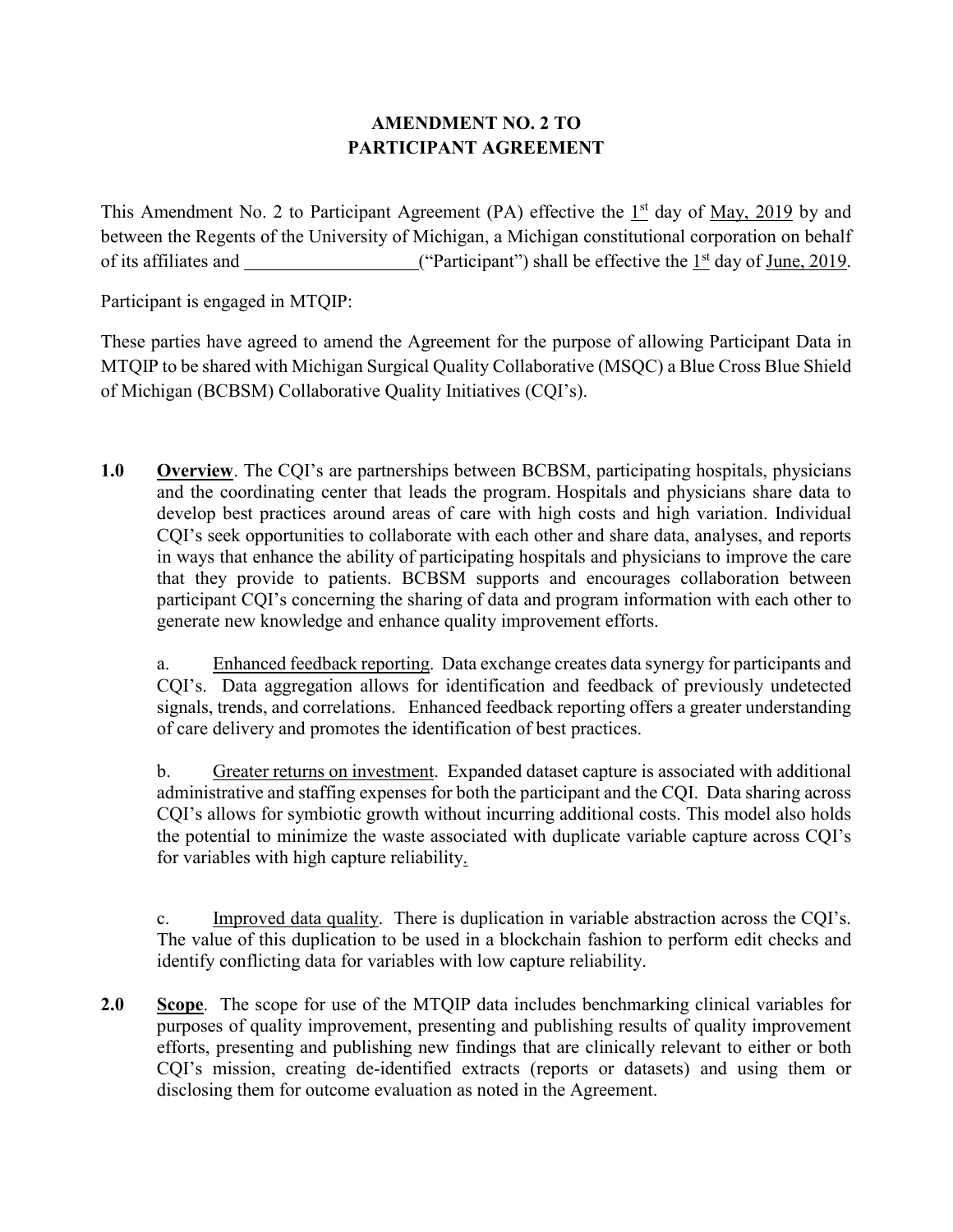**3.0 Use case**. MTQIP shall share MTQIP aggregated data set data with MSQC for quality improvement. MSQC shall share MSQC aggregated data set data with MTQIP for quality improvement. The MSQC data set contains a comprehensive cadre of perioperative variables for patients who undergo an operative intervention. The MTQIP data set contains perioperative variables for patients who may or may not undergo an operative intervention. MSQC-MTQIP data aggregation allows for identification of potential care pathways for patients at high risk of mortality and/or complications in both operative and non-operative instances. This information can be used to aid clinicians in providing the safest care at the safest time.

This Amendment, coupled with the underlying terms and conditions of the Agreement, contains and merges all of the terms and conditions between the parties with respect to the subject matter hereof without modifications.

| Participant:                 | <b>Regents of the University of Michigan:</b>             |
|------------------------------|-----------------------------------------------------------|
| By: $\overline{\phantom{a}}$ |                                                           |
|                              | Print name: Jeanne Strickland                             |
|                              | Title: Chief Compliance Officer                           |
|                              |                                                           |
| <b>Address for Notice:</b>   | <b>Address for Notice:</b><br>University of Michigan NCRC |
|                              | <u>MTQIP</u>                                              |
|                              | <u>Building 16, room 139E</u>                             |
|                              | <u>2800 Plymouth Road</u>                                 |
|                              | Ann Arbor, MI 48109-2800                                  |